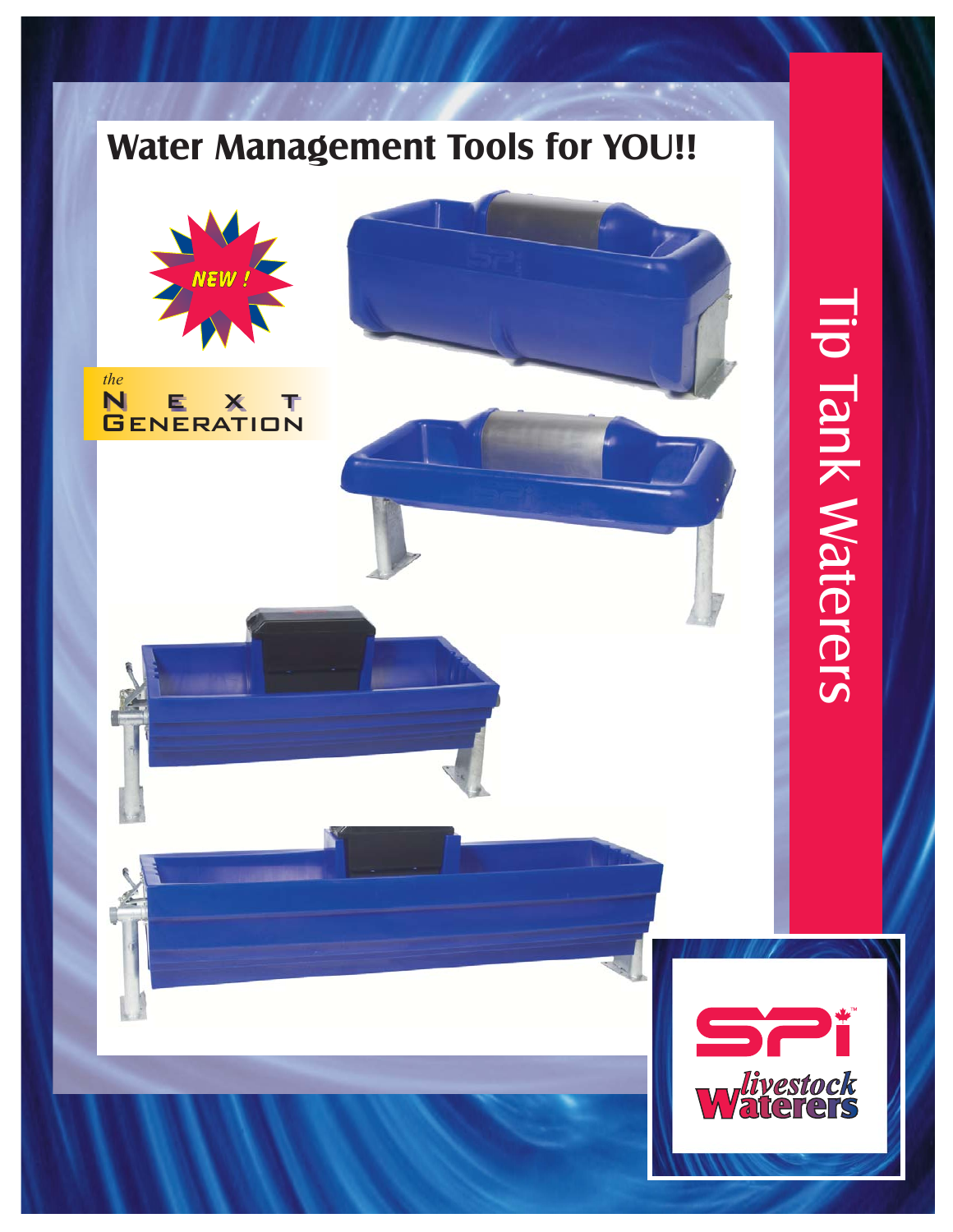

# Part Specifications

9 1/4" (48.9 cm)

# **Dimensions:**<br>TIBTANKA NC

| <b>TIPTANK4,NG</b>        | <b>Width:</b> $24^{\circ}$ (61 cm);        | <b>Length:</b> $58$ " (147.3 cm); |  | <b>Height:</b> 24" (61 cm)          |
|---------------------------|--------------------------------------------|-----------------------------------|--|-------------------------------------|
| <b>TIPTANKEZ</b>          | <b>Width:</b> $24^{\circ}$ (61 cm);        | <b>Length:</b> $58$ " (147.3 cm); |  | <b>Height:</b> $24^{\circ}$ (61 cm) |
| <b>TIPTANKL</b>           | Width: 24 1/2" (62.2 cm);                  | <b>Length: 53 1/2" (136 cm);</b>  |  | Height: 14" (35.6 cm)               |
| <b>TIPTANKXL</b>          | Width: 24 1/2" (62.2 cm);                  | <b>Length:</b> $86''$ (2.2 m);    |  | Height: 19 1/4" (48.9 o             |
| <b>Weight:</b>            | <b>Drinking Height: (if floor mounted)</b> |                                   |  |                                     |
| <b>TIPTANK4,NG</b>        | 85 lbs. (38.6 kg)                          | 21" (53.3 cm)                     |  |                                     |
| <b>TIPTANKEZ</b>          | 75 lbs. (34 kg)                            | 21" (53.3 cm)                     |  |                                     |
| <b>TIPTANKL</b>           | 96 lbs. (43.5 kg)                          | 24" (61 cm)                       |  |                                     |
| <b>TIPTANKXL</b>          | 161 lbs. (73 kg)                           | 23 1/2" (60 cm)                   |  |                                     |
| <b>Capacity:</b>          |                                            |                                   |  |                                     |
| <b>TIPTANK4,NG</b>        | 80 Litres; 20 U.S. Gal.; 18 Imp. Gal.      |                                   |  |                                     |
| <b>TIPTANKEZ</b>          | 80 Litres; 20 U.S. Gal.; 18 Imp. Gal.      |                                   |  |                                     |
| <b>TIPTANKL</b>           | 142 Litres; 37 U.S. Gal.; 31 Imp. Gal.     |                                   |  |                                     |
| <b>TIPTANKXL</b>          | 265 Litres; 70 U.S. Gal.; 58 Imp. Gal.     |                                   |  |                                     |
| <b>Maximum Usage:</b>     |                                            |                                   |  |                                     |
| <b>TIPTANK4,NG</b>        | 75 Beef; 40 Dairy; 40 Horses; 150 Sheep    |                                   |  |                                     |
| <b>TIPTANKEZ</b>          | 75 Beef; 40 Dairy; 40 Horses; 150 Sheep    |                                   |  |                                     |
| <b>TIPTANKL</b>           | 100 Beef; 60 Dairy                         |                                   |  |                                     |
| <b>TIPTANKXL</b>          | 250 Beef; 85 Dairy                         |                                   |  |                                     |
| <b>Available Options:</b> | <b>Constant Flow Kit</b>                   |                                   |  |                                     |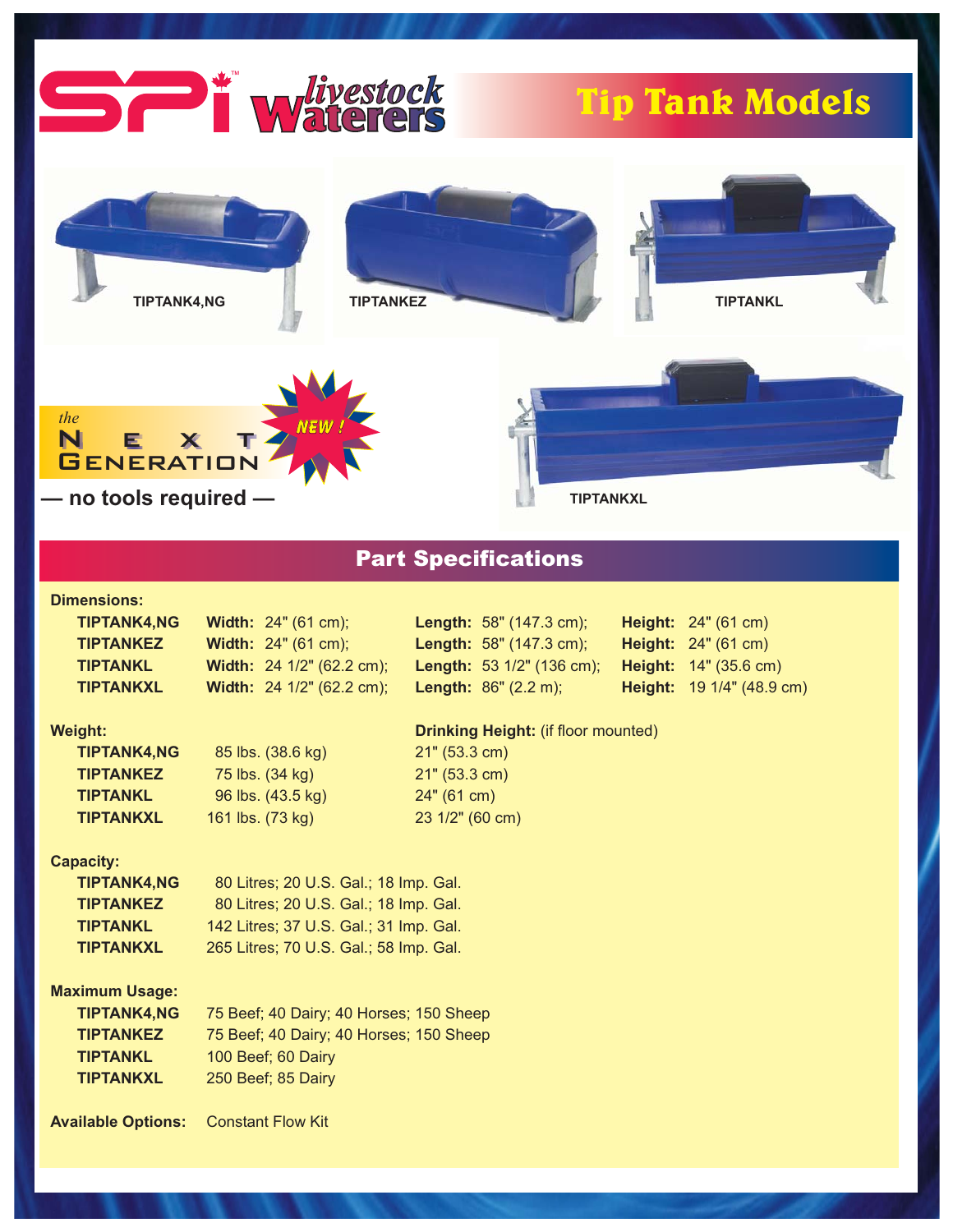# waterers *livestock*

# Unique Features

**TIP TANKS**

Todays farmer is faced with time management decisions all day long. Given a choice between draining and cleaning a stock tank (15 minutes or more) or cleaning an **SPI Tip Tank** (done in 30 seconds) the answer is easy. Professional farm managers or hobby farmers want to provide the best possible water for their livestock. Clean fresh water is your cheapest source of feed.

#### **Unique Features:**

- heavy-duty hot dipped galvanized mounting hardware -
- rounded corners to provide safety for livestock -
- non siphoning approved -
- molded polyethylene construction creating a durable, impact resistant and rust free drinker .<br>군<u>대</u>
- the convenience that any of the units can be floor or wall mounted -
- the float and valve system is located at the center back of the tank providing livestock with the optimum accessibility to the water 긢.
- rounded smooth basins are easy to clean as dirt and feed do not collect in the corners .<br>규모

#### **Next Generation Additional Features:**

- no tools required for service <u>군</u>
- quick release stainless steel hatch for ease of maintenance -
- hatch design provides valve maximum<br>protection from animals protection from animals 킖
- large radiused surfaces for added safety 긢
- for TIPTANK4,NG built in tubular frame encased within radiused rim for maximum strength and durability .<br>규모





## **Valve Features:**

- 300% faster flow rate than our original valve system
- **•** elimination of breakable valve parts
- larger float, more force for positive shutoff
- **brass construction**<br>• brass construction
- **•** operates on a wide range of water pressures

### **'D'-Clip Features:**

- no tools required to remove lid
- no consed/stripped thread failures
- quickly replaced if damaged
- commonly available at farm supply stores



#### closeup view of locking hatch pin



**Warranty Restrictions Apply)**

**5 Help** 

**(Some**